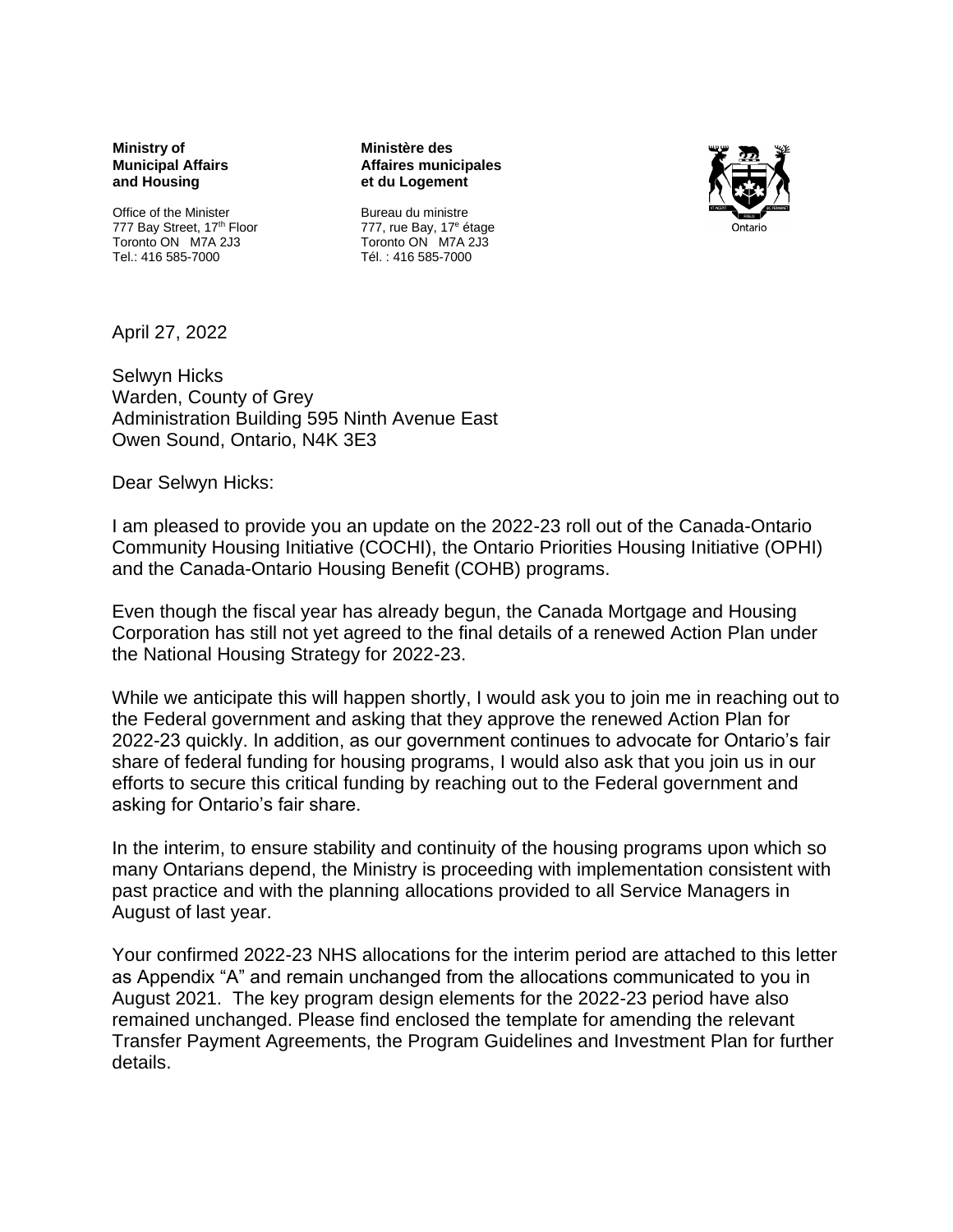To ensure Service Managers and Indigenous Program Administrators are wellpositioned to move forward with implementation in the 2022-23 year, we are requesting that the signed Transfer Payment Agreement (TPA) and Investment Plan be returned to the Ministry **as soon as possible but no later than May 31, 2022.** In recognition of the relatively late start of this process and to ensure continuity and stability of programming, you will note the Transfer Payment Agreement has already been signed by the Crown and will take effect upon execution by the service manager/Indigenous Program Administrator. We strongly encourage service managers and IPAs to return executed TPAs and approved Investment Plans to the Ministry to facilitate flow of funding.

Upon finalization of the Transfer Payment agreement and receipt of your Investment Plan, the Ministry will proceed to initiate your first payment based on your first quarter cash flow requirements as outlined in the Investment Plan, up to a maximum amount of 50% of your total allocation. You may submit your signed agreement and Investment Plan via e-mail to [housingprogramsdelivery@ontario.ca.](mailto:housingprogramsdelivery@ontario.ca)

My expectation is that you continue to administer NHS housing programs as usual, and that there is no interruption to housing services and supports. I trust this letter provides the certainty you need to proceed. If you have any questions, please contact ministry staff at your regional Municipal Services Office.

We sincerely appreciate your efforts to assist vulnerable people in your communities, and I look forward to continuing our work together as we move forward on these important changes.

Sincerely,

Hew Plank

Steve Clark **Minister** 

**Enclosures** 

c. Kim Wingrove, Chief Administrative Officer Anne Marie Shaw, Director of Housing Cynthia Cabral, Team Lead, Municipal Services Office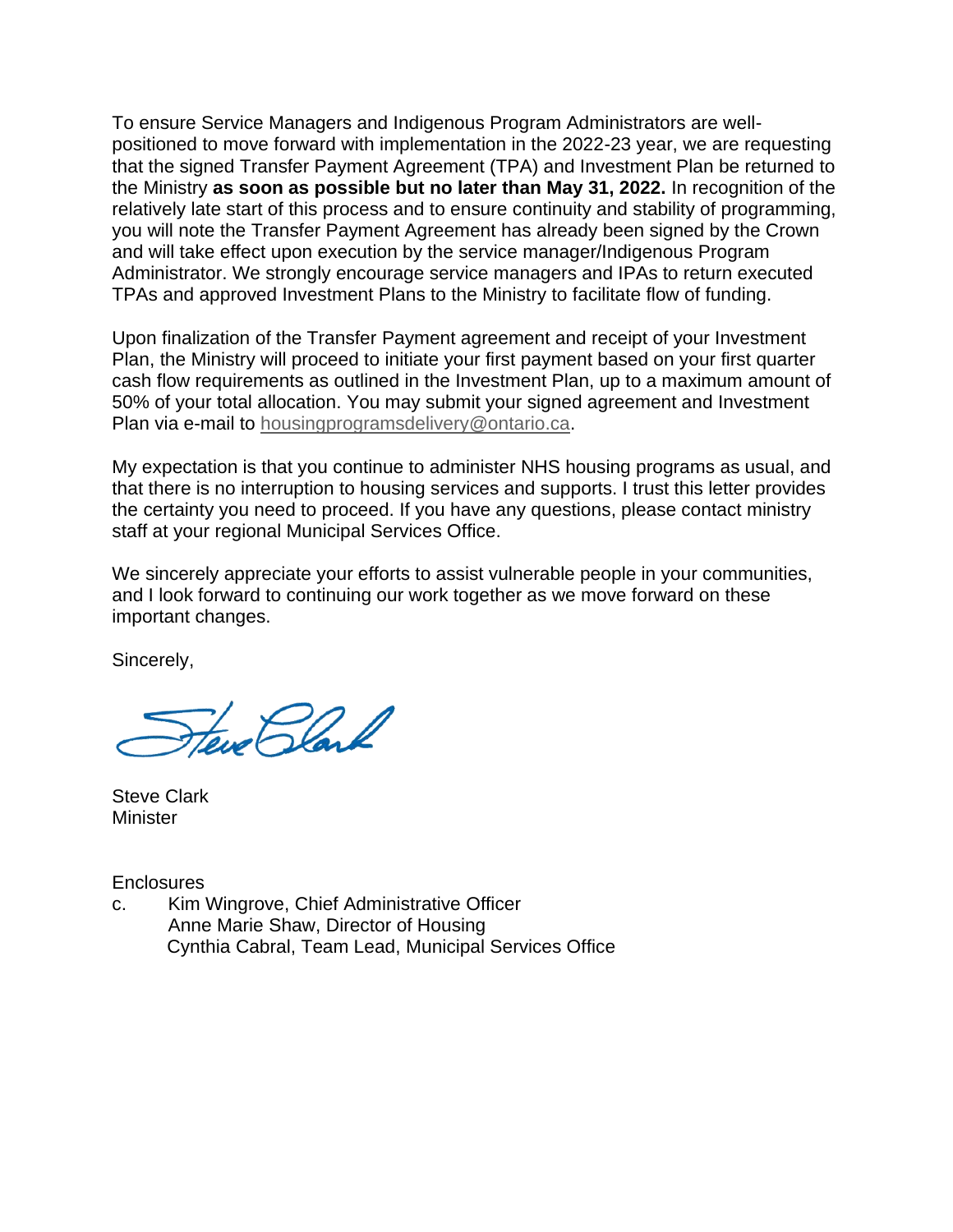## **Appendix "A"**

|  |  | 2022-23 Fiscal Year Confirmed Funding Allocations - County of Grey |
|--|--|--------------------------------------------------------------------|
|  |  |                                                                    |

| Program                                                | 2022-23 Confirmed Allocations |
|--------------------------------------------------------|-------------------------------|
| Canada-Ontario Community Housing Initiative<br>(COCHI) | \$261,058                     |
| <b>Ontario Priorities Housing Initiative (OPHI)</b>    | \$532,100                     |
| Canada-Ontario Housing Benefit (COHB)                  | \$293,800                     |